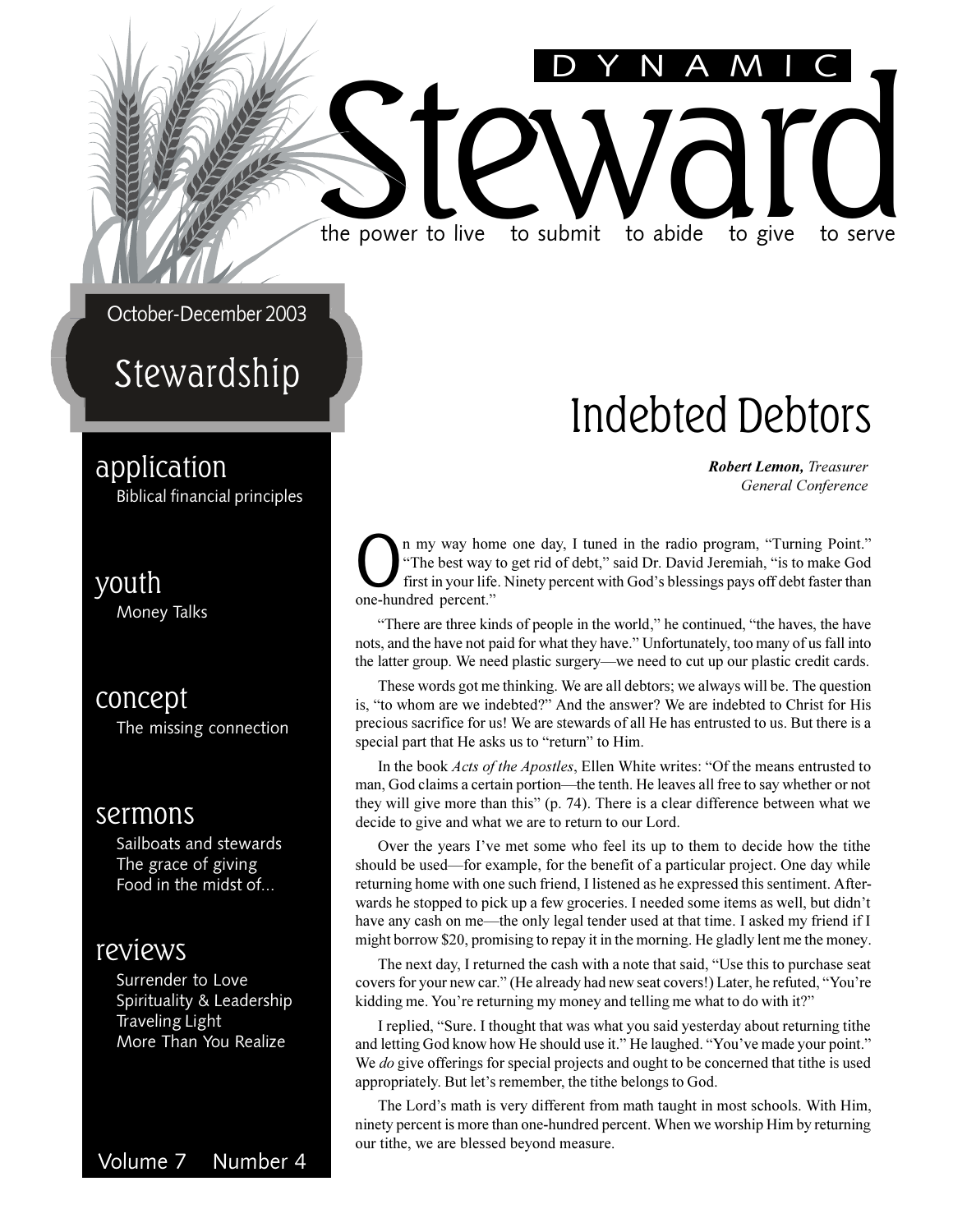## application

### Biblical Financial Principles

*From the staff of Dynamic Steward*

*The Good \$ense Budget Course was reviewed in the last issue of Dynamic Steward. For more information about this excellent course, contact www.goodsenseministry.com.*



#### *From the staff of Dynamic Steward*<br>Group study—beginning at the beginning<br>

The purpose of this study is to examine key biblical passages that give us<br>financial principles for this important area of life. The summary below is an<br>abridged excerpt from the Participant's Guide Appendix, p. 143, in th he purpose of this study is to examine key biblical passages that give us financial principles for this important area of life. The summary below is an abridged excerpt from the Participant's Guide Appendix, p. 143, in the *Good* Church.

These Scriptures lay the foundation for a biblical approach to financial management. Read, discuss, and contemplate them in your group as you study together. Try to add to the list!

#### Foundations of financial ministry

1. God Created Everything. In the beginning there was nothing, and God created (Gn 1:1).

2. God Owns Everything. "The silver is mine and the gold is mine,' declares the LORD Almighty" (Hg 2:8). "Every animal of the forest is mine, and the cattle on a thousand hills" (Ps 50:10). "The earth is the Lord's, and everything in it. The world and all its people belong to him" Ps 24:1 NLT).

Flowing out of the fact that God created and owns everything is the logical conclusion that whatever we possess is not really ours, but belongs to God; we are simply entrusted with our possessions. Therefore, we are trustees, not owners. Although 2 Corinthians 4 does not directly refer to material possessions, its counsel is applicable to this aspect of life as well.

3. We are Trustees. "A person who is put in charge as a manager must be faithful" (1) Cor 4:1-2 NLT).

4. We Can't Serve Two Masters. "No one can serve two masters. For you will hate one and love the other, or be devoted to one and despise the other. You cannot serve both God and money" (Mt 6:24 NLT).

5. Use Resources Wisely. "His master replied, 'Well done, good and faithful servant! You have been faithful with a few things; I will put you in charge of many things. Come and share your master's happiness" (Mt 25:21-28).

6. Pursue Biblical and Financial Knowledge. "Buy the truth and do not sell it; get wisdom, discipline and understanding" (Pr 23:23). "Plans fail for lack of counsel, but with many advisers they succeed" (Pr 15:22).

7. Measurable Goals and Realistic Plans. "Commit to the LORD whatever you do, and your plans will succeed" (Pr 16:3).

8. Trustworthiness Matters. Whoever can be trusted with very little can also be trusted with much, and whoever is dishonest with very little will also be dishonest with much. So if you have not been trustworthy in handling worldly wealth, who will trust you with true riches? And if you have not been trustworthy with someone else's property, who will give you property of your own?" (Lk 16:10-12)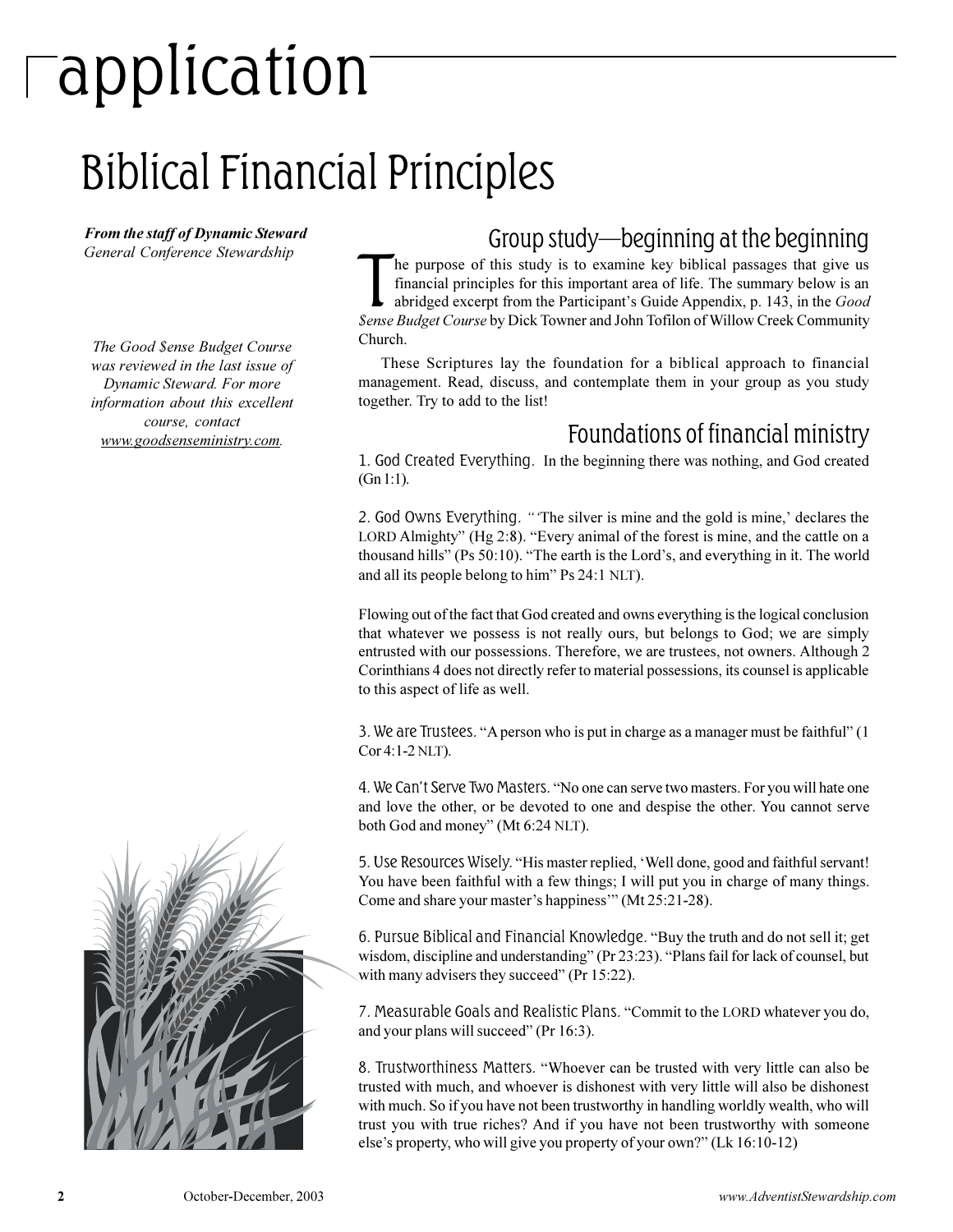## youth

### money talks

10 Bible-Based Sessions on Making, Saving, and Spending Money

M arketers spend billions of dollars every year to "shape our students' money habits and values, yet the church gives our young people almost no guidance on the subect.

*Money Talks* is a much-needed resource for youth leaders relating to teenagers in today's materialistic culture. Each of the 10 lessons is really two-a leader lesson precedes each student lesson. The book is beautifully laid out and is full of excellent graphics, quotes, and activities. The best part is the wisdom and way in which Temple communicates so effectively with teens.

His enthusiasm is catching. You can't help but be inspired and motivated to see how you can give more to others in need. He says, "There are just four basic things you can do with money: Get It, Give It, Invest It, and Spend It." Then Temple lays out a practical plan for budgeting, covering these four areas.

Especially inspiring is this quote from lesson 4 on "Mercy Money." Temple says, *Extend Christmas*. If you like Christmas because you enjoy watching your family open gifts you've made or bought for them, then why wait all year to feel that thrill? Giving to people in need spills the Christmas spirit all over the calendar."

While we would differ regarding every aspect of returning tithe (or the tenth) to God, and believe it is continued in the New Testament, Temple's statement is one to spiritually internalize: "Ten percent is a good starting place." This is one of the best youth resources you could add to your library on finances for teens.



by Todd Temple Zondervan Grand Rapids, Michigan 2003 US\$19.99

*Includes a CD-ROM and downloadable worksheets!*

## quotes

Stewardship . . .

Goodness is the only investment that never fails.*Henry David Thoreau*

There can be no freedom or beauty about a home life that depends on borrowing and debt.*Henrik Ibsen*

If anyone would come after me, he must deny himself and take up his cross and follow me. Matthew *16:24*

How pleasant life would be if people with money used it the way the people who don't have any say they would spend it if they did.*Croft M. Pentz*

Like good stewards of the manifold grace of God, serve one another with whatever gift each of you has received.—*1 Peter 4:1* 

Our life is to be like a river, not a reservoir. We should not hold back what God has given us; instead we should pass it on to others.*Robert G. Herring*

God will not merely judge us on the basis of what we gave but also on the basis of what we did with what we kept for ourselves.*Erwin W. Lutzer* 

Money is one of the acid tests of character and a surprising amount of space is given to it in Scripture. Whether a man is rich or poor, observe his reaction to his possessions and you have a revealing index to his character.*Oswald Sanders*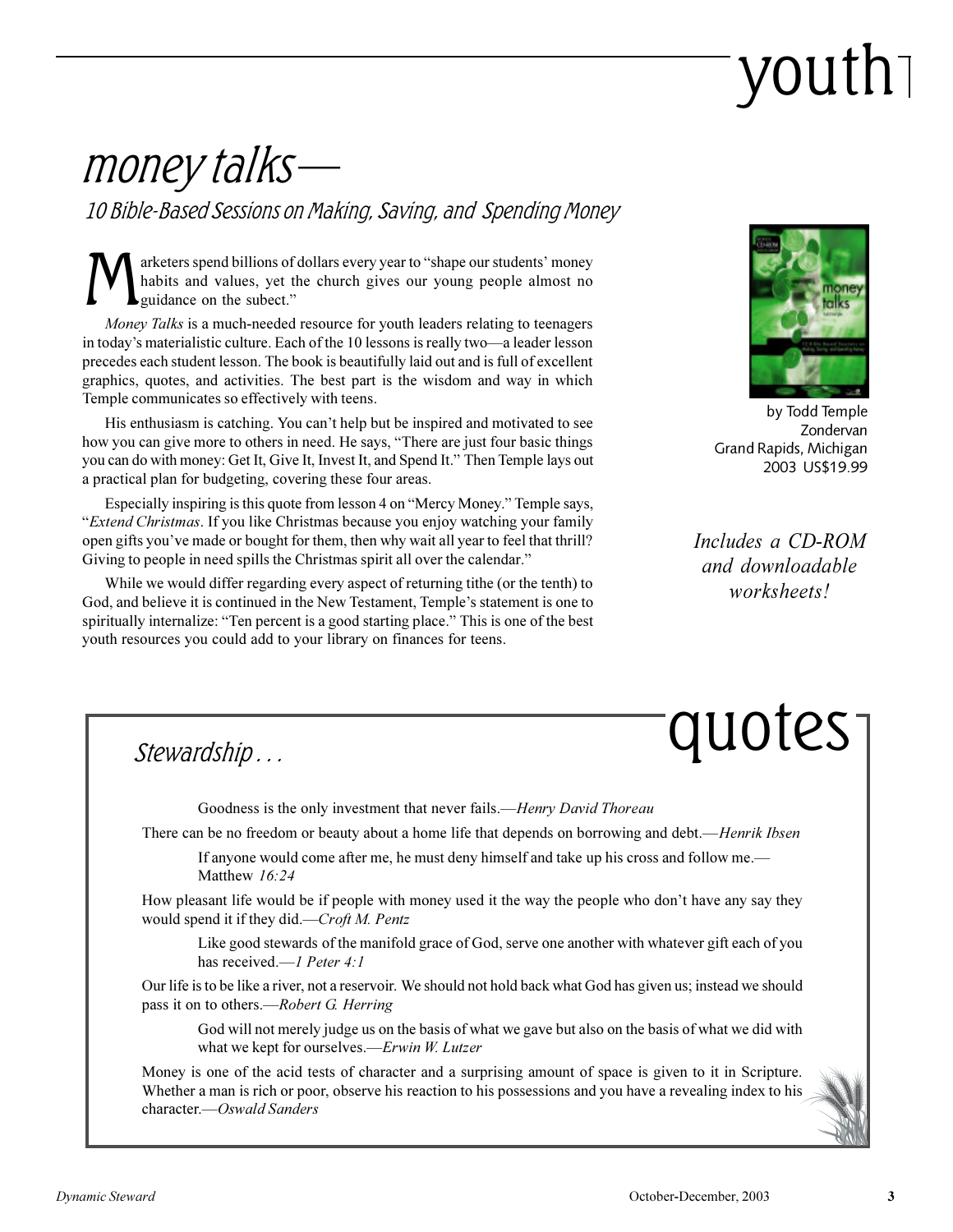## concept

### The Missing Connection

*Benjamin C. Maxson, Director General Conference Stewardship Department*

*Stewardship is the intimacy of integrating God into every area of my life as Lord and Partner.*



#### A surprise assignment

It all began with my first morning in the office. I had just arrived in Corr Argentina, to take up my duties as the Youth Director of the North Arg Mission. Now, the president told me that I had been chosen to be the Stewa t all began with my first morning in the office. I had just arrived in Corrientes, Argentina, to take up my duties as the Youth Director of the North Argentine Mission. Now, the president told me that I had been chosen to be the Stewardship

My mind immediately went back to the stewardship training I received as a pastor. I was introduced to materials and concepts by Mel Reese. Fortunately this solid foundation enabled me to develop a spiritual approach which focused on committing every area of life to Christ. During the next three years we saw positive results in local churches and in the lives of church members.

I continued this basic approach to spiritual stewardship when I returned to pastor a church in North America. A few years later I was asked to be stewardship director in a local conference. By this time I had received training in biblical money management. Most of my stewardship time was dedicated to helping individuals in this area of life. I talked about stewardship as a lifestyle, but much of my emphasis was on money management and on giving.

#### The search led back to me

During this period of my stewardship journey I began a different and separate pilgrimage. In 1978, driven by the need of the members of my church, I sought out resources to help them in their walk with God. My search led to the self-discovery that *I* needed to know how to walk with God. I was surviving from the "spiritual crumbs" of my professional ministry. Yet I did not know how to feast at God's banquet table! I was in God's word every day, giving Bible studies and preparing sermons. I was praying for and with others every day. But I needed something more in my own life. This triggered a search to know God-to know Him intimately and to walk with Him. My journey in spirituality had begun.

The next few years my personal spiritual pilgrimage and my professional ministry maintained parallel tracks. Each was growing. Each was bearing fruit. I had defined spirituality as "the opening of every part of life to the presence of God." I was teaching discipleship seminars and at the same time, I was teaching stewardship seminars. But there was a missing connection!

Then came 1994. The General Conference invited me to join the stewardship team. We struggled with the decision. There were many reasons for not accepting a call. But the real issue was, "What was God's will?" We prayed as a family. We committed ourselves to do whatever God convicted us to do, but we wanted to know His will. Each of us went about this discovery process in a different way.

#### The narrow ministry of stewardship

I will never forget that Friday morning. I was at home-alone. For nearly four hours, I wrestled with God. And during those four hours, I opened my heart to Him in prayer. What did He want for us? How could I be at peace? Now, please understand me. I am not saying that God spoke to me audibly. However, I am not sure He did not.

Finally I faced a critical question, and in prayer I asked it. "Do I really want to narrow my ministry down to just stewardship?" I was enjoying my parallel ministry in the Ministerial Association in a conference. *Did I really want to narrow it down?* Almost immediately an alarm sounded in my head. That's the wrong question, Ben!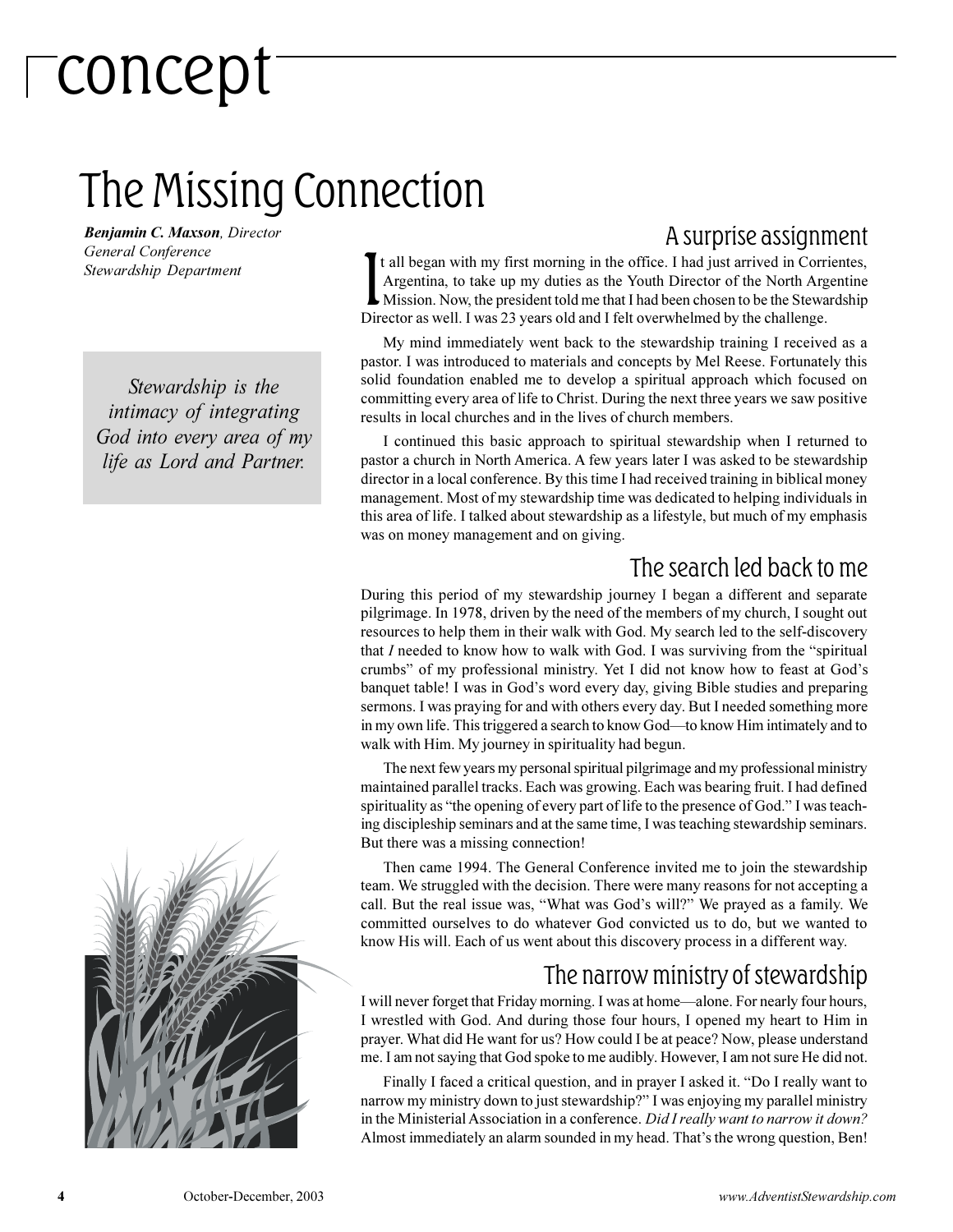## concept

Was it what I wanted that was important, or what God wanted? I had fought that battled through before. Immediately, I surrendered to Him and said, "Lord, it is what You want that is important." Then I turned back to God and asked the question, "Do you *really* want me to narrow my ministry down to just stewardship?

#### What it really is

I experienced the strongest conviction I have ever known in my life. In my heart, I heard God say to me: "We are not going to narrow your ministry down to stewardship. We are going to broaden stewardship to reflect what it really is—the integration of the lordship of Jesus Christ into every area of life." Suddenly I realized that my personal spiritual pilgrimage and my professional journey had come together. I had discovered the missing ingredient in my stewardship ministry—lordship.

During the last nine years I have come to understand this incredibly powerful concept. Stewardship is the intimacy of integrating God into every area of my life as Lord and Partner. It is based on a continuing process of reaffirming my salvation in Jesus Christ by faith, my acceptance of Jesus Christ as Lord and Owner, and my acceptance by faith of the living presence of Christ dwelling within to guide and control.

This is the missing connection. Stewardship without this intimate lordship is powerless and empty. But with the presence of Christ, stewardship becomes a life transforming adventure—each day a new experience with Christ, each day a deeper walk with God.

### more from  $window$  the director's desk  $...$ stewardship



July 20-26, 2003, brought a new day to stewardship ministry for the South Pacific Division. The Papua New Guinea Union Mission conducted a weekuly 20-26, 2003, brought a new day to stewardship ministry for the South long Stewardship Conference.

More than 1300 delegates came together from every part of the country to explore stewardship and its application to their daily lives and churches. Most of the delegates camped in tents and slept on the ground. For more than seven hours a day, pastors and members sat on a hard concrete floor and listened to presentations by the following leaders:

Ben Maxson, General Conference Stewardship Director; G. Edward Reid, North American Division Stewardship Director; Erika Puni, South Pacific Division *I was surviving from the* "spiritual crumbs" of *my professional ministry. Yet I did not know how to feast at Gods banquet table!*

Stewardship Director; Paul Petersen, South Pacific Division Field Secretary; and Roger Govender, Greater Sydney Conference Stewardship Director.

#### Farewell to Fabiola Vatel

It is with sadness that the General<br>Conference Stewardship Departt is with sadness that the General ment says farewell to our editorial assistant, Fabiola Vatel. Fabiola has followed God's leading and has enrolled in our Theological Seminary at Andrews University.

We will miss her Christian kindness and enthusiasm, and the fine skills she brought to our department.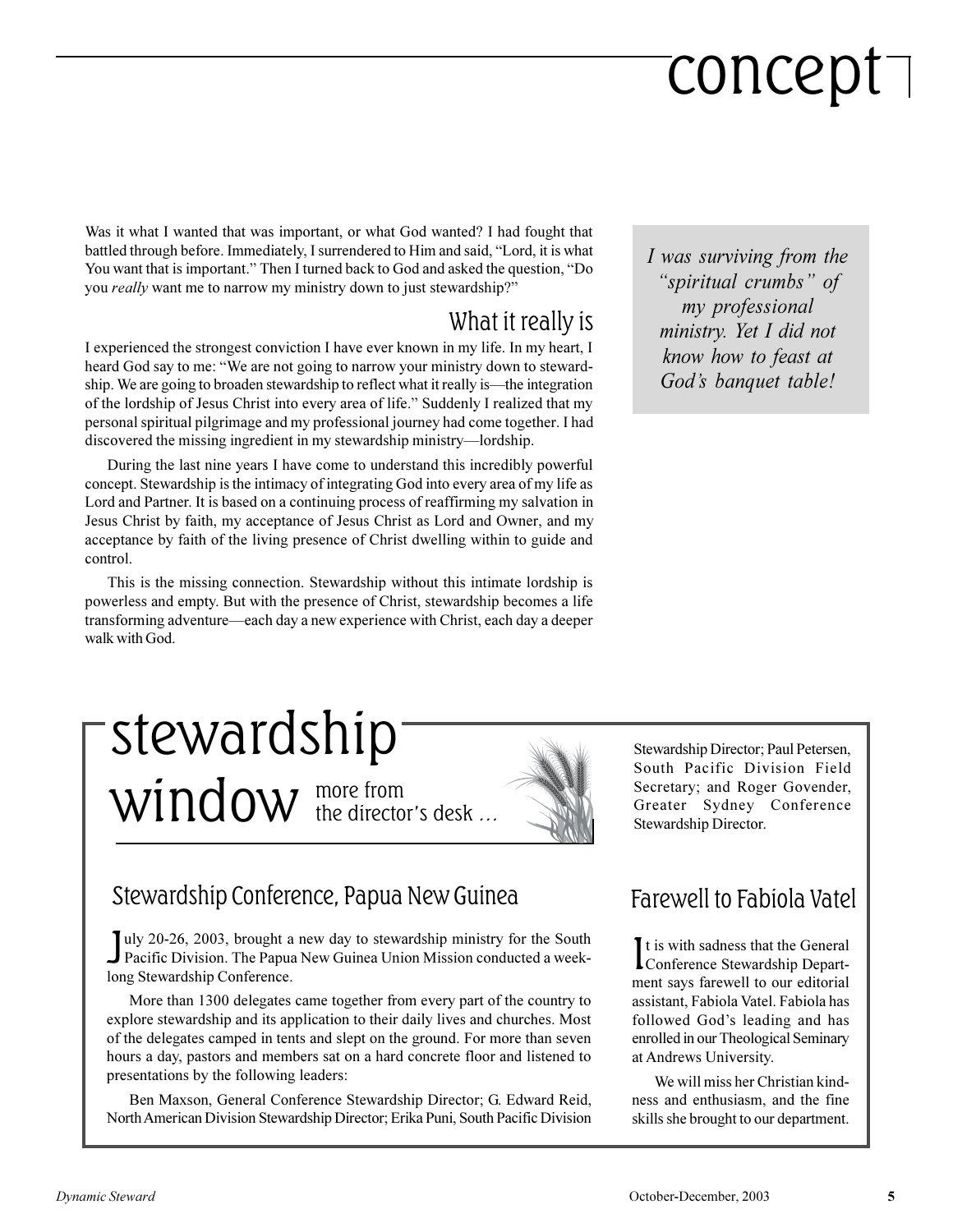### Sailboats and Stewards

*David VanDenburgh, Senior Pastor Kettering SDA Church Kettering, Ohio*

*This sermon is an abridged version of Doctor VanDenburgh's message entitled, Stewards in the Kingdom, given at Kettering SDA Church on March 31, 2001.*

*We are here for such a short time ... and then we are gone. The idea that we could own anything is preposterous. I accumulate all kinds of stuff, and then I die. Who does it belong to?*

#### SCRIPTURE: 2 Corinthians 8:1-5

Ur family trailered a little sailboat behind our car when we moved to California<br>from Tennessee in 1979. San Francisco Bay is the best place in the world for<br>sailing, and we had visions of putting it in the Bay to sail. Bu ur family trailered a little sailboat behind our car when we moved to California from Tennessee in 1979. San Francisco Bay is the best place in the world for sailing, and we had visions of putting it in the Bay to sail. But after a year or we put the boat up for sale. The day the new owner came, hooked his car up to the trailer, and took the sailboat down the road, I shed a few tears! I thought, "Oh well, that's the end of that. We'll never be able to afford to buy another sailboat."

In a day or two a church member called and said, "I understand you sold your sailboat? I've got a sailboat but I never get a chance to use it." He continued, "So, maybe we could work out a deal. If you would be willing to take care of it, keep it clean and repaired, I'll pay for it all, and you can use it whenever you want."

I said, "I think I could do that."

It was a great arrangement. He paid all the bills and I got to use it whenever I wanted to-yet I took care of it as if it were my own. It was fun! I was the "steward" of that sailboat! It was as if it were mine, but it was not mine. I had to remember it was his. If there was anything drastic I wanted to do, like paint it another color, I had to consult with him. I cared for it as he would want, because it was really his, and I was just a steward of it.

In Jesus' day, stewardship was a common thing. If a man had a slave who was a capable manager, he might make that slave the steward of his household. The steward would do all the hiring and firing, and he would supervise the other slaves. He would buy all the supplies and see to it that everything was cared for so the master of the house didn't have to worry about such things.

The master might even go on an extended journey to oversee his properties or flocks of goats and sheep. So he would say to his steward, "I will be gone for three years; take care of everything." When he goes, the steward is in charge. He hires, he fires, he buys, he sells, he plants, he harvests, he does what needs to be done, and when the master returns, he asks, "How did it go?" And the steward shows his master what he has done.

That's stewardship. All the while, the steward remembers that the things he has are not his. He is the steward, not the owner. This was God's original plan. Look at Genesis 1 and read how God created everything. It says He created human beings and told them: "I want you to be stewards and have dominion over all this. I want you to care for it, tend it, till it, and harvest it.... Remember, I am the Creator God, so all of this belongs to me.

#### All kinds of stuff

We humans have a tough time remembering this. Right from about age two we start saying, "Mine" and "No!" As we grow up a little and become more sophisticated we say, "Actually, I'm going to be using it this week." But the same idea persists—that "I have my 'stuff,' and you have your stuff, and my stuff is my stuff. I bought it, I earned it, and it belongs to me!"

But we forget. We forget that God is really the Owner of all things. Look around you right now. That is God's piano, not mine. It doesn't even belong to the church; it belongs to God. This is God's building, but that's not only true of church things, it's true of you. This is God's necktie, and His suit. And not only that—you are God's

#### Let's make a deal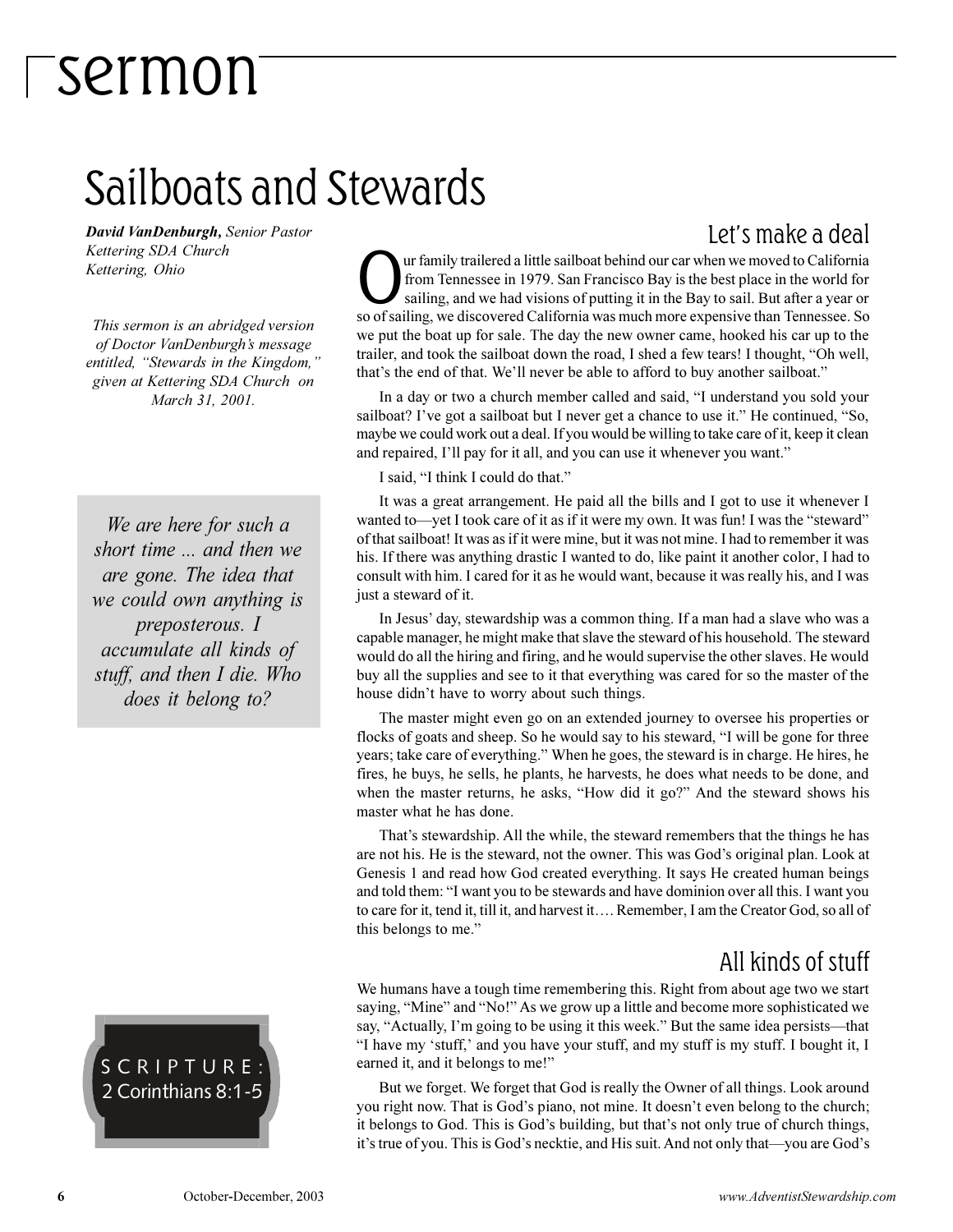*If we were doing the fundraising, we probably would have skipped the saints in Macedonia.*

person. You don't belong to yourself! Everything we own, have, and use—the whole earth in all of its fullness-belongs to God.

We are here for such a short time; a few brief years and then we are gone. The idea that we could own anything is preposterous. I accumulate all kinds of stuff, and then I die. Who does it belong to? You certainly can't take it with you. Naked we come into the world and naked we leave. Good stewardship says, "Everything belongs to God, and it is His to do with as He wishes." My task as steward is to see that God's desires are realized.

#### Unusual equation

In 2 Corinthians 8, Paul eagerly collects an offering to benefit believers who have been impoverished by bad harvests in Israel. He invites Christians in cities throughout the Roman Empire to contribute for the relief of those who are suffering.

Paul says, We want you to know about the grace that God has given the Macedonian churches. Out of the most severe trial, their overflowing joy and their extreme poverty welled up in rich generosity. For I testify that they gave as much as they were able, and even beyond their ability. They urgently pleaded with us for the privilege of sharing in this service to the saints. And they did not do as we expected, but they gave themselves first to the Lord and then to us, in keeping with God's will"  $(2 Cor 8:1-5)$ .

Notice something really interesting here. Paul says the Macedonian Christians gave out of their extreme poverty. His very unusual formula is something like  $A + B =$ C. "A" stands for overflowing joy. In verse 2, overflowing joy is joined with "B," extreme poverty. Now what do overflowing joy and extreme poverty produce? I like the overflowing joy part, but I would rather leave the extreme poverty part behind! But here, overflowing joy plus extreme poverty equals "C," rich generosity! Isn't that interesting? They gave according to and even beyond their means.

If we were doing the fundraising, we probably would have skipped the saints in Macedonia. But their overflowing joy, coupled with their extreme poverty, produced a rich generosity! And Paul identifies where it came from. He says, "They did not do as we expected." Notice this: "they gave themselves." They didn't just give things; "they gave themselves, first to the Lord, and then to us in keeping with God's will."

This is what real stewardship is all about! It is about first giving yourself to God, and secondly, to your fellow human beings—to serve in the name of Jesus Christ. That's what they did! And that's why they had overflowing joy that, even out of extreme poverty, produced an overflowing wealth of generosity.

#### Almost, but not quite

Look at Mark 10, starting with verse 17. Here is a fellow who almost made it-but not quite. "As Jesus started on his way a man ran up to him and fell on his knees before him." The other gospels say this man was a rich young ruler, and rich young rulers don't run! They are too aware of their dignity to run. They certainly don't kneel in the dirt in front of a Galilean carpenter-turned-rabbi. But the young ruler does—which tells us he is quite sincere. He really wants to find the answer to his question: "Good teacher" he asks, "What must I do to inherit eternal life?"

Jesus answers: "Why do you call me good? No one is good—except God alone. You know the commandments: do not murder, do not commit adultery, do not steal ...

honor your father and your mother." And the young man replies: "Teacher, all these I have kept since I was a boy.

Scripture says: "Jesus looked at him and loved him." He loves him for his sincerity, eagerness, and commitment. He loves him for his desire to be part of the kingdom. Jesus doesn't want to turn him away; He wants to win him. Jesus loves him and says, "One thing you lack. Go, sell everything you have and give to the poor, and you will have treasure in heaven. Then come follow me.

At this the man's face falls. He leaves sadly, for he has great wealth. "Jesus says to his disciples, 'How hard it is for the rich to enter the kingdom of God."

#### You can't do both

What is this story about? What Jesus is getting at here is the reality that you cannot be a citizen of God's kingdom and maintain dual citizenship in another kingdom. You can't put one foot in God's kingdom and one foot in the kingdom of this world and straddle that fence. Jesus says: "You cannot serve both God and mammon"(Mt 6:24).

 Mammon is the name for the god of this world. You can't serve God with all your heart, soul, and mind and reserve some piece of it to serve your worldly interests. You know you must give yourself unreservedly to God, and this is the very thing the rich young ruler is unwilling to do. He wants eternal life, he wants to know God and be God's man. That's why he runs and kneels. And that's why he asks.

But Jesus says, "I love you. I want you to be God's man! I want you to be in My kingdom. So, here's what you need. You need to wholeheartedly commit yourself to the kingdom. With nothing held back! And for you, that means you must acknowledge God's ownership of everything you possess.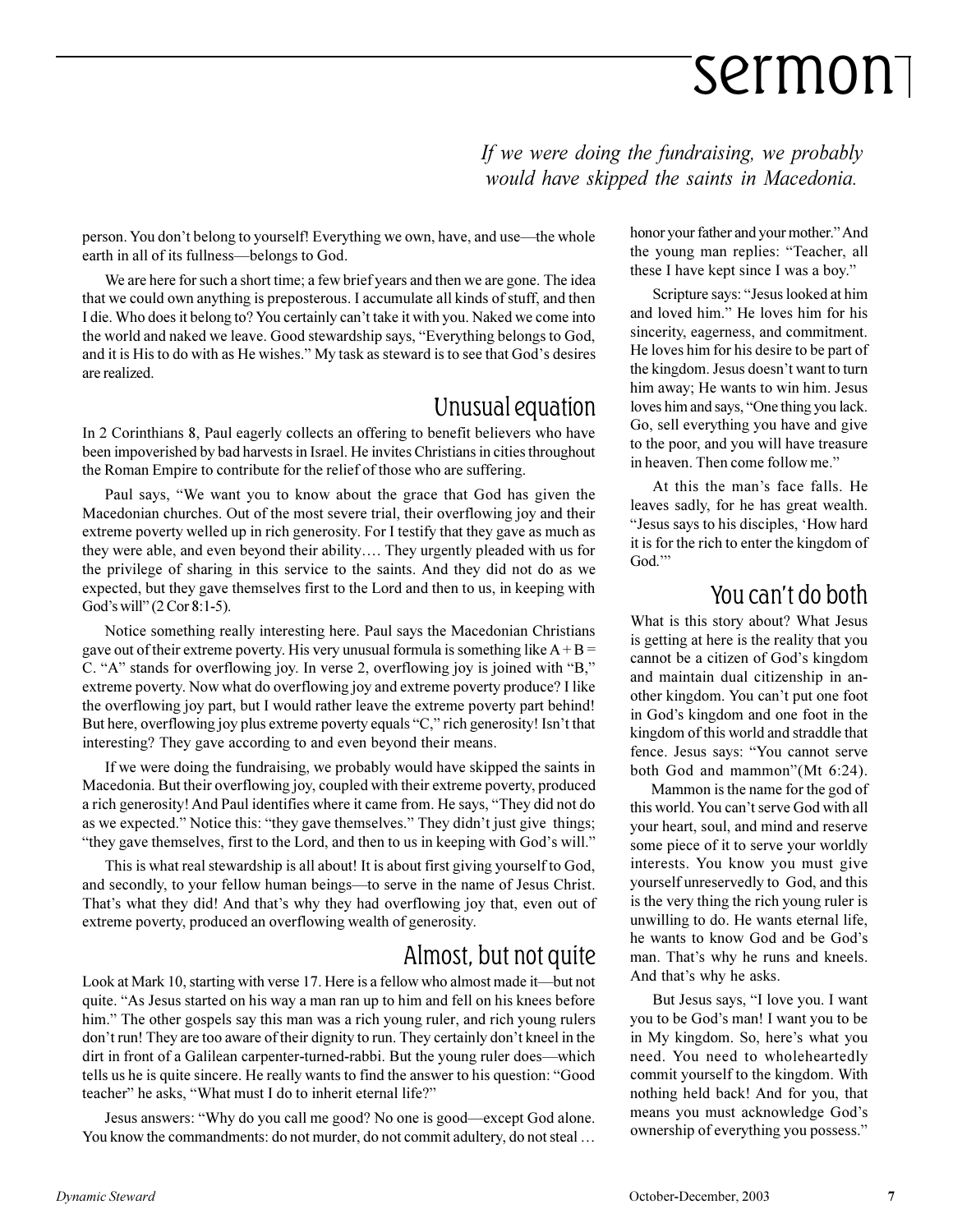### Sailboats and Stewards continued...

The young man isn't willing to do<br>it and goes away sorrowfully.<br>"This is an example," says Jesus,<br>"of not being a good steward." He adds, he young man isn't willing to do it and goes away sorrowfully. "This is an example," says Jesus, "It is hard for those who have wealth to enter the kingdom of heaven." The disciples are perplexed, and Jesus adds, Children, how hard it is to enter the kingdom of God. It is easier for a camel to go through the eye of a needle than for someone who is rich to enter the kingdom of God.

Why? Because everything we own has a "hook" in us, and that hook ties us back to the world. If we only realize that we don't own it, that God is the Owner and we're here to manage it for Him, then we are all right—the hooks are released. But as long as I think I own that car or that house, I'm hooked. And the more hooks we have in us, the more "hooked" we are—the more we are tied to this kingdom, which is all about getting and buying and selling and manipulating and all of that.

That is why when Jesus told parables of the kingdom, He said, "The kingdom of heaven is like a man searching for fine pearls. One day he finds a pearl of great price, and it is worth everything to Him. So he sells all he has to have that pearl" (Mt 13). What does he give for it? Everything. It always amazes me that anyone can be a part of the kingdom of heaven, but the price is always the same. Everything.

#### And God says ...

Imagine going to God and saying, "I'd like the kingdom of heaven, please." And God says, "All right."

Then you say, "What does it cost?"

He replies: "Everything you've got."

You say, "Everything?"

*Everything!*

"Well, God, that's not very much!" How much do you have?

"Well, \$5.40."

"All right. I'll take that. Is that all you have?

"It's all I have with me. I have more in my checking account.

Oh, you have a checking account? It's mine."

All right, everything in my pocket, everything in my checking account! No problem. I can do with my savings.

"Oh, you have savings? That's mine as well.

"You're going to take my cash, my checking *and* savings account?

"Everything."

How will I pay my mortgage?"

 Oh you have a house? The house is mine too.

 What am I going to do? Live in my car?"

"You have a car? Car's mine too."

Where will my family and I sleep?

You have a family? The family is mine. What else do you have?

"That's all-cash, checking account, savings account, house, car, children, wife, everything."

"Oh," God says. "One more thing. You too. You are mine as well."

That's the cost of the pearl of great price. And it's available to everyone. But you cannot serve two masters!

#### Embarrassing moment

One of the most embarrassing moments of my life was as an apprentice sailor. I was trying to show a friend how to rig a sailboat, and I was standing with one foot on the dock and one foot on the sailboat, demonstrating. Guess what happened? The sailboat began moving away from the dock! I can tell you, you can't stand very long like that. You may try to look casual, but sooner or later, in you go!

It's like that when you try to stand with one foot in the kingdom of this world and the other in the kingdom of heaven. It is impossible to maintain your balance. That's what Jesus was saying to the rich young ruler. And that's why he went away sorrowful.

#### It doesn't work that way

I sincerely thought after our home was destroyed by fire that God had delivered me from materialism. There's a blessedness in not possessing things. You realize you can live fine without them. You've got one set of clothes to wear, one pair of shoes, and it's all right. I thought the insurance company would write us a big check for everything we lost and we would take that big check and pay off our debts and live a simple, non-materialistic Christian life from then on.

But I discovered insurance companies don't do it that way. They don't just write you a check and say, "Here, be a good steward. Instead they say, "You buy one thing and we'll pay you for that. You buy another thing, and we'll pay you for that. You don't buywe don't pay. That's the way it works!"

Then you immediately say, "Wow! Im going to need to buy this and this in order to collect any money at all. And suddenly you are buying and saying, "If I don't buy it, the insurance company keeps the money!" So you're back into the whole materialistic "stuff" business.

And Jesus says, "It is easier for a camel to go through the eye of a needle, than for a rich man to enter the kingdom of God" (Mk 10:25). Because all that stuff gets its" hooks" in us; it ties us to this world. But this world is not the *real* world. It is passing away. And things make it that much harder for us to step from this world into the kingdom of God and say, "You only will I serve!"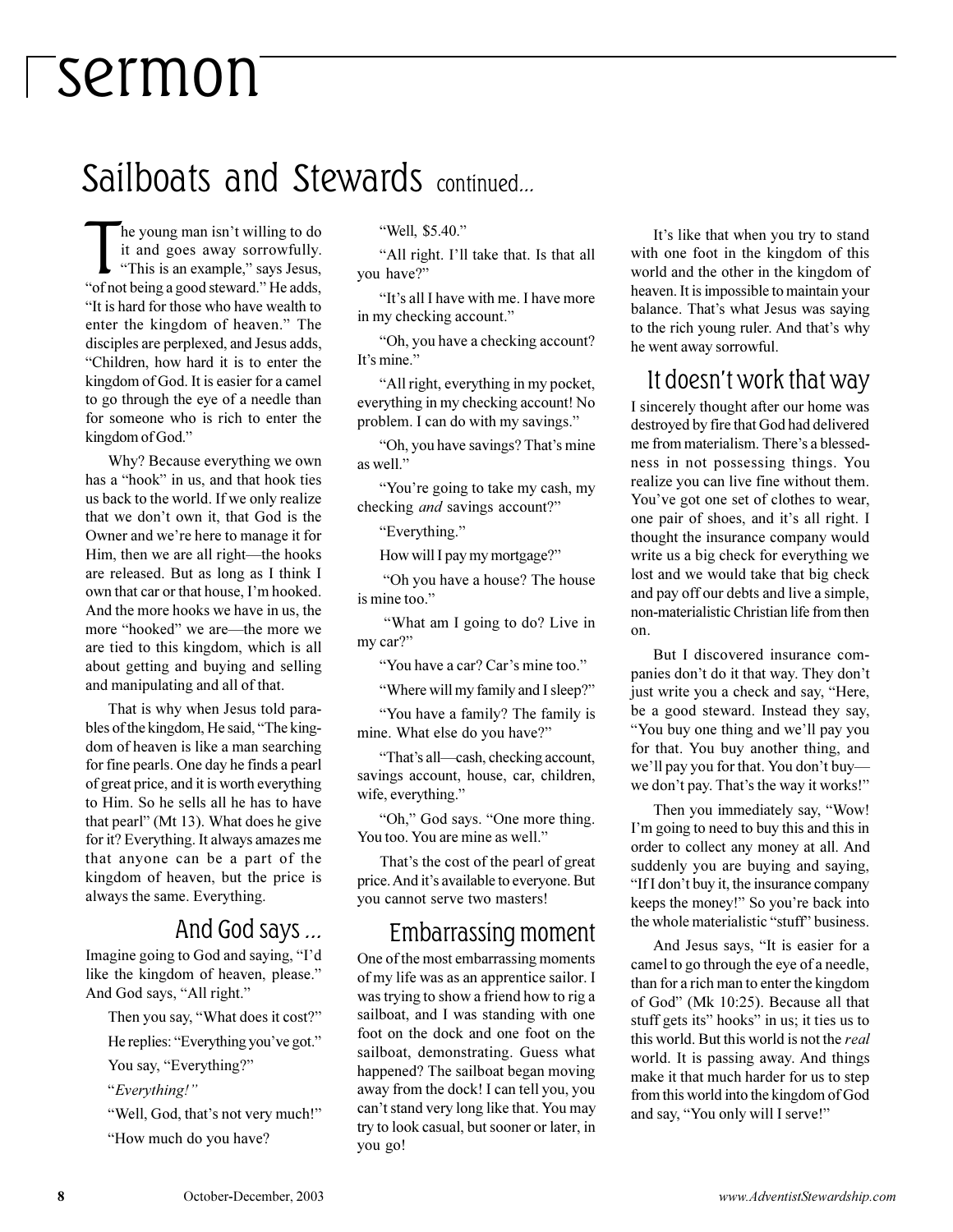*I sincerely thought after our home was destroyed by fire that God had delivered me from materialism. There's a blessedness in not possessing things. You realize you can live fine without them.*

#### Less is more

sus sat down opposite the temple<br>treasury and watched the crowd<br>bring their offerings. Many rich<br>people put in large sums, but a poor esus sat down opposite the temple treasury and watched the crowd bring their offerings. Many rich widow approached quietly and put in two small copper coins—worth only a fraction of a penny. Jesus called His disciples and said, "I tell you the truth, this poor widow has put more into the treasury than all the others. They all gave out of their wealth, but she, out of her poverty, has put in everything—all she had to live on.

Now, if you have investments you know that a cardinal rule of investing is to diversify. But this widow didn't diversify. She took everything she had and invested it in the kingdom of God. And Jesus commends her. She was living out Jesus' wisdom when He said, "See how the lilies of the field grow. They do not labor or spin. Yet I tell you that not even Solomon in all his splendor was dressed like ... these. Do not worry.... But seek first his kingdom and his righteousness, and all these things will be given to you (Mt 6:28-34).

#### Was it foolish?

When Jesus sent out His disciples He said, "Don't take a purse, don't take a change of clothes, and don't take an extra pair of shoes—just go do my work. I'll take care of you" (Lk 10:4). The widow believed that. Some might say "Well, she didn't have much choice!" But she had two copper coins! She could have said, "I don't have much. I'd better hold on to these. I'm not like these rich people.

But instead, she gives it all to God. Her act may seem foolish to us, but she was doing what the Spirit impressed her to do—cast everything upon God and trust in Him. And this is hard. I'm not trying to "sell" you something. Believe me, I know it is hard. It is only by the power of God's Spirit that we can trust God in this way. What I hope is coming across here is what we are really talking about today. It's not about money. It's about life. Yes, money is in it, because money is life. But it's not just about money; it's about investing and giving ourselves wholeheartedly to God.

#### He needs it

One thing I like most is having a day to myself, but it seems like I never get such a day. There is always some ministerial duty or family matter to care for, and I never seem to get time just for me.

Then one day it hit me. How does a finite human being go about possessing time anyway? How do I get it, and what would it mean to have time for myself? I'm not saying we shouldn't care for ourselves. Being a good steward means taking care of your health—guarding your strength, eating right, exercising, and sleeping well—because your life belongs to God. It means making use of the talents and gifts God has given you.

The question is, "Lord, what do you want me to do with this hour? How do you want me to use it for Your glory, for Your kingdom?" That's stewardship.

Jesus is going to Jerusalem for the last time: "As He approached Bethpage and Bethany ... He sent two of the disciples, saying to them, 'Go to the village ahead of you and ... you will find a colt tied there which no one has ever ridden. Untie it and bring it here. If anyone asks you, 'Why are you untying it?' tell him, The Lord needs it.' [They] went and found it as He had told them. As they were untying the colt, its owners asked them, 'Why are you untying the colt?'" (Lk 19:29-33)

In those days, animals were valuable property. A similar example would be you coming out of your house, only to

see somebody get into your car and turn on the ignition. You would shout, "Hey, where you going with my car?" An animal was transportation, work, and wealth. So I can imagine the owner's fist wrapped around a big stick, saying, Why are you untying my colt?

The disciples answer just as Jesus told them, "The Lord needs it." They take the animal to Jesus, throw their cloaks over the colt and set Jesus on it. I would like to suggest that this is an allegory, if you will, for all that we own and are. Jesus says, "It belongs to me. Everything. I created it. I redeemed it. If you remember how to be a good steward, you can use it. If you can't remember, then you'd better give it away, because your eternal salvation is worth too much to take that chance.

So when the disciples started untying the colt and the owner said, Hey, where are you going with my colt?" They simply said, "The Lord needs it." And he said, "All right." That's good stewardship.

#### Conclusion

We ought to be able to respond in the same way. We are not speaking about generosity and liberality. We are talking about stewardship. We are talking about the fact that God owns everything and has the right at any moment of any day to put His finger on something and say, "I need this." And we would immediately say, "It's yours," whatever it might be.

Note the end result. Jesus rides the colt, and the people cry out, "Blessed is the king who comes in the name of the Lord. Hosanna, glory in the highest heaven" (Lk 19:38). That is what always happens when you and I exercise good stewardship. Everything is known to be God's. And we are known as stewards. We give Him what is rightfully His.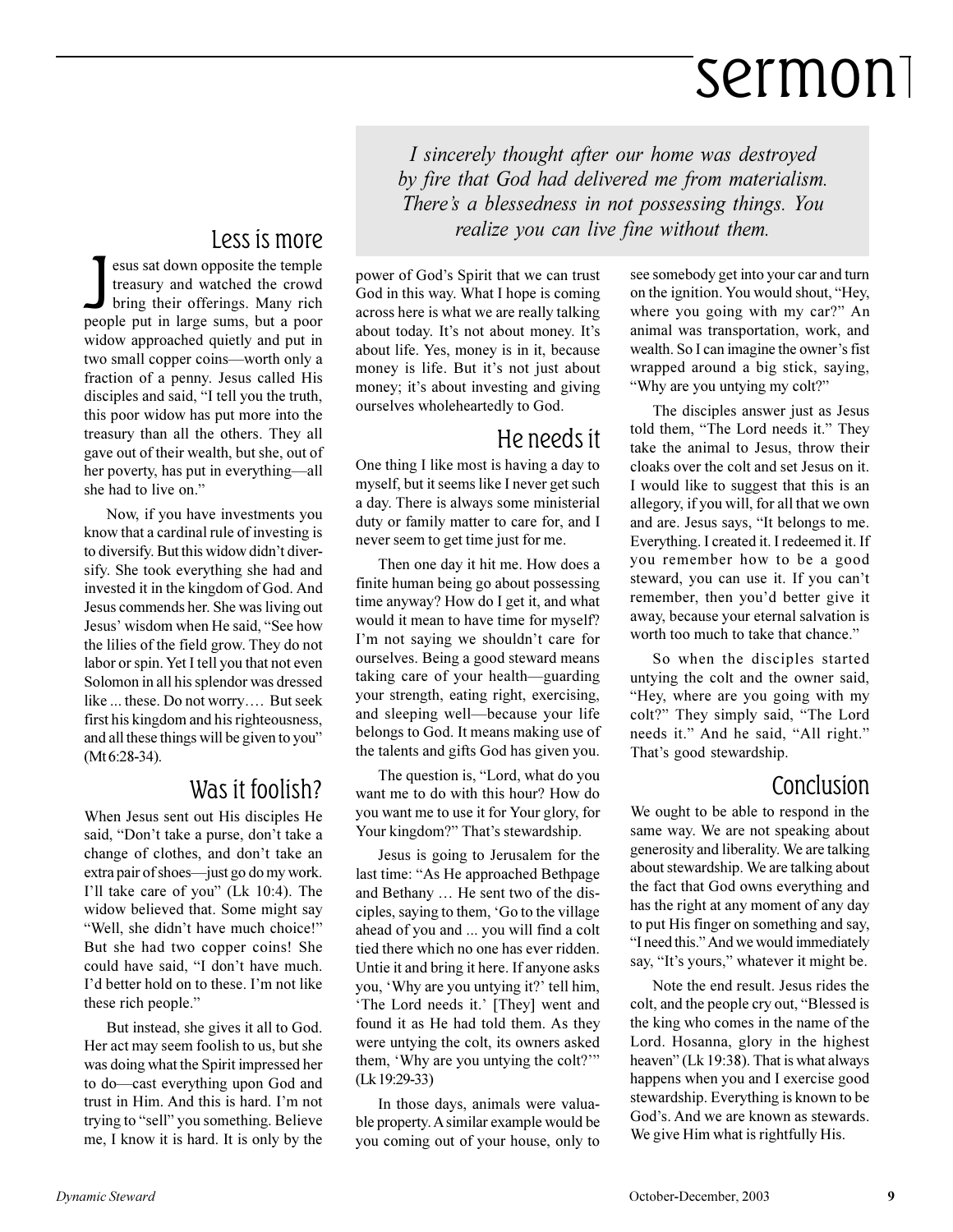### The Grace of Giving

*B. M. Ruguri, Executive Secretary East-Central Africa Division*

#### Not enough for the journey

**W** atchman Nee was a git<br>serving in the city of<br>hundred fifty miles up the river. atchman Nee was a gifted man who excelled in the grace of giving. While serving in the city of Foochow, this young Chinese minister received an invitation to address a series of weekend meeting in Chien-o, a town one-

The fare by motorboat would cost at least eighty dollars and Nee only had thirty dollars in hand. But, believing that all of his expenses would be met through the providence of God, he accepted the invitation. That very week, Nee learned that a fellow believer urgently needed money. He wanted to help, but he knew that he still didn't have the fare for his trip. But Nee couldn't get his brother's plight out his mind. God seemed to be reminding him of his duty to his fellow believers. On the day before his trip, Nee gave the man twenty dollars.

That Friday the young minister crossed by ferry to the boat dock with only ten dollars in his pocket. No one had sent him any money for traveling expenses. While he traveled on the ferry, Nee prayed earnestly, "Lord, I am not asking you for money: my prayer is only that you take me to Chien-o.

As he arrived at the landing platform, Nee was accosted by the owner of a small steam-launch.

"Are you going to Yen-ping or Chien-o?" the man asked.

"To Chien-o," Nee replied.

"Then come with me. I'll take you."

For how much?

"Seven dollars," the man answered.

Nee could hardly believe it! As he carried his luggage on board he learned that the boat was under county charter, but the owner sometimes had one extra seat available, which he could give to a passenger for a little money.

#### God acted

Nee enjoyed a peaceful, scenic trip upriver to Chien-o. For two weeks he preached in the town and made an impact on many people. At the end of the meetings he faced the long boat ride back, with only a dollar and twenty cents in his pocket. The missionaries in Chien-o were more than willing to help, but Nee told no one of his need. He had been deeply impressed that God would work in His own way.

Before reaching the boat dock, the young preacher was overtaken by a messenger bearing a gift from one of his friends. The gift more than covered his expenses, because the same charter boat happened to be there at the dock—with the same vacant seat available for seven dollars.

Watchman Nee would remember that trip to Chien-o for the rest of his life. He had given much to receive even more. But it wasn't the financial returns that Nee treasured. It was the thrill of cooperating with God, seeing His hand in action. Nee did not give and acquire wealth. He gave and acquired a rich faith. He had the wonderful assurance that God would meet his needs as promised through the Apostle Paul: "And my God will meet all your needs according to his glorious riches in Christ Jesus" (Phil 4:19).

SCRIPTURE: Philippians 4:19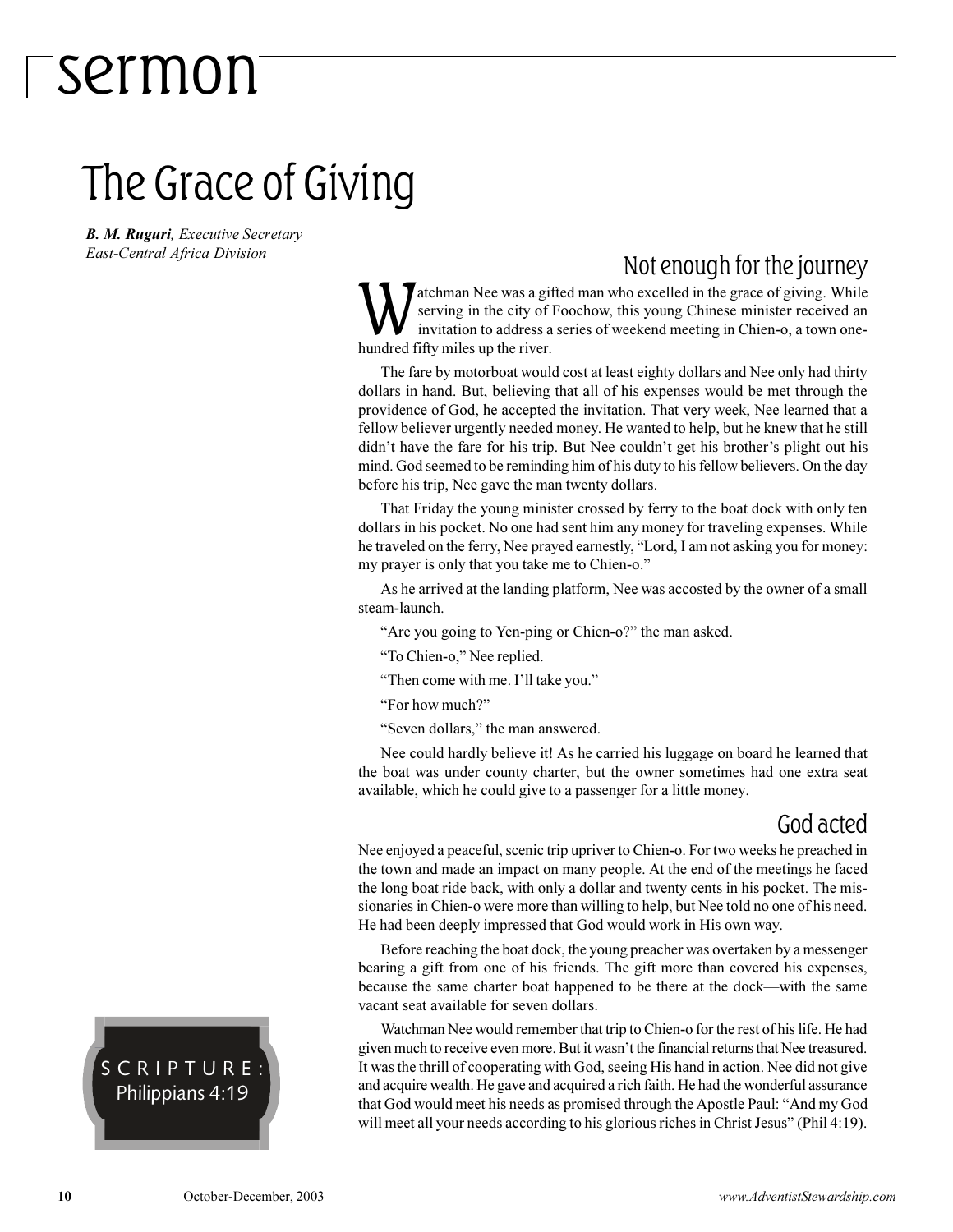*That very week, Nee learned that a fellow believer urgently needed money. He wanted to help, but he knew that he still didnt have the fare for his trip. But Nee couldn't get his brother's plight out his mind ... On the day before his trip, Nee gave the man twenty dollars.*

There are two competing philosophies that face us everyday. One says grab all you can get. The other says excel in the grace of giving. One promises material abundance and urges us to hoard. The other promises eternal security and urges us to give—paradoxically it is through giving that we receive.

#### The myth of financial security

Many people accumulate possessions because they are under the misguided notion that possessions provide security. Like the rich young fool, they think that their possessions will allow them to live a life of ease and will ward off any future disaster. However, it is crucial to underscore that it's only God who can provide ultimate security.

We've heard of the many famous casualties of the economic machine who "wheeland-deal" themselves into long prison terms. But there are countless more whose spiritual values are drowned out by the frenzy to buy and sell.

I believe Jesus diagnoses the essence of the problem in Luke 12:15: "Be on your guard against all kinds of greed; a man's life does not consist in the abundance of his possessions.

What is Christ saying here? "Your life, your worth, is not made up of what you possess." Beware. Why? It's a dead end. You will never get enough. You will never possess enough things to feel secure. You must look elsewhere to become a secure human being.

#### Misplaced hope

Money becomes addictive when we use it to try to get security. Paul writes this to Timothy about the danger of the rich placing their hope in their wealth:

Command those who are rich in this present world not to become arrogant nor put their hope in wealth which is so uncertain, but to put their hope in God who richly provides us with everything for our enjoyment.

Command them to be rich in good deeds and to be generous and willing to share. In this way they will lay up treasure for themselves as a firm foundation for the coming age, so that they may take hold of life that is truly life"  $(1Tm 6:17-19)$ 

 Jesus, recognizing that the love of money is the root of all evil, urges His follower to lay up treasures in heaven: "For where your treasure is there will your heart be also." Do you see what Jesus was getting at? It is a question of real security.

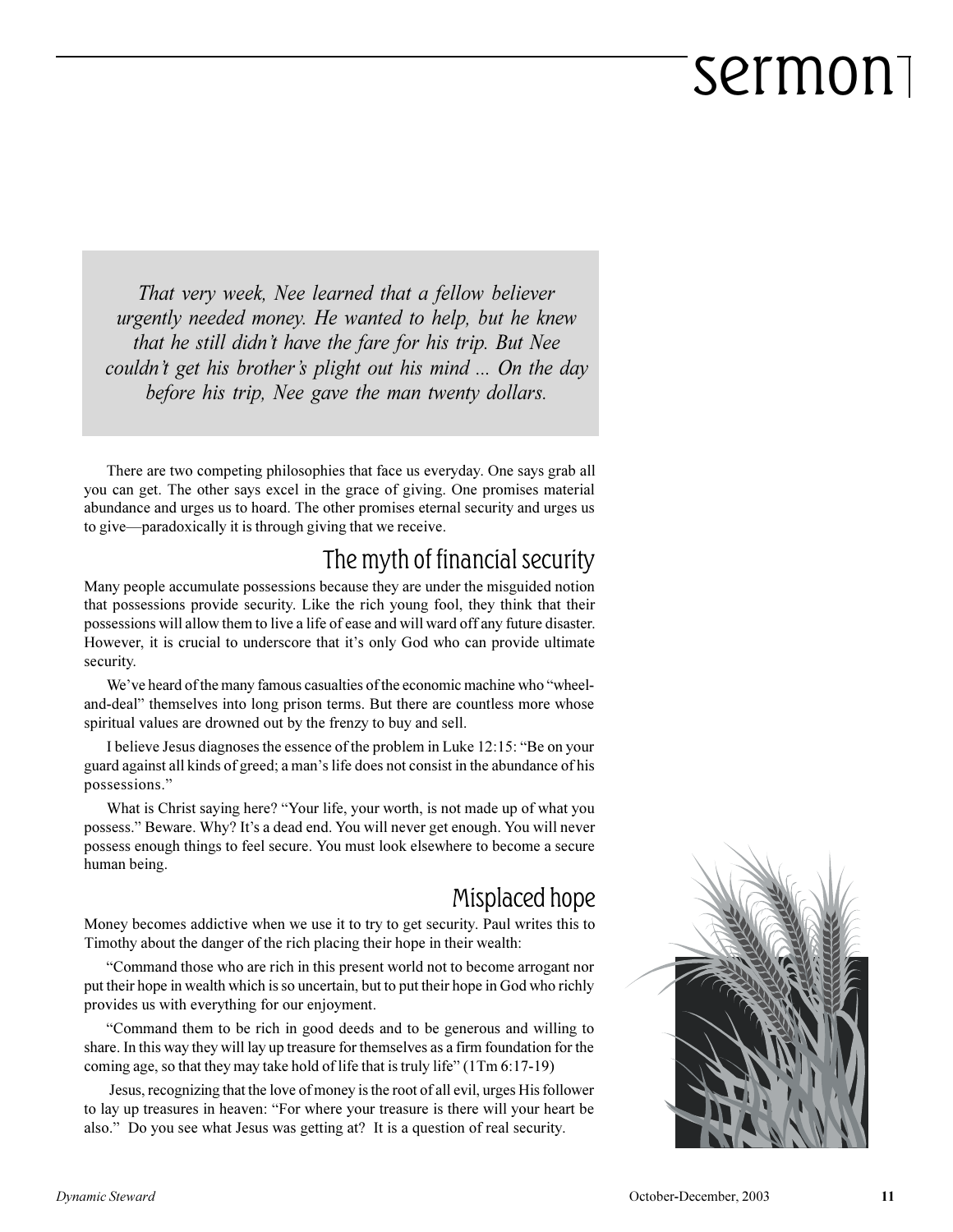## sermon Food in the Midst of Famine

*Dr. Charles Lake, Senior Pastor Community Church of Greenwood Greenwood, Indianna*

#### The consequence of obedience

Iijah and the widow of Zarephath<br>have a lot in common! First of<br>all, the word of the Lord comes to<br>both of them. In 1 Kings 17:2 we read, lijah and the widow of Zarephath have a lot in common! First of all, the word of the Lord comes to "The word of the Lord came to Elijah." And that word was clear. The word of the Lord also came to the widow when God commanded her to provide Elijah with food (vs. 9). *Both* hear the word of the Lord.

A second comparison is the way they respond to what they hear. Both

*My friend had a sister who was called by God to be a missionary. She went away to Bible college, one of nineteen children!*

are obedient. Verses 5 and 15 say Elijah and the widow did what the Lord told them to do. Both hear God's Word; both obey. And each experiences the consequence of obedience. In the morning and evening Elijah receives food from the raven, and drinks from the Brook Cherith. This provision for his need is there because he obeys. As for the widow, verse 16 says the oil was not used up and the jug did not run dry, in keeping with the Word of the Lord. Because she obeys, provision is made for her need.

The focus of this message is very simple. God's Word says to us, "Obedience always assures provision. Obey the Lord and He will provide for your need." The question is—to what degree are we willing to obey? Partial obedience is disobedience. God calls us to be wholly obedient to His teaching.

#### Three in one-hundred

George Barna, Christian pollster, released this survey result: "In 1995 among Christians in North America, no more than eight percent pay tithe to their local church." Five years later, the percentage dropped from eight to three percent.

As a child, my parents taught me the lesson of tithing. The first dollar Dad paid me for a chore was ten dimes. He explained that one of the dimes belonged to the Lord. Actually he said they all belonged to God, but I was to give back one-tenth. The other nine I could keep. God used my father to teach me about the joy of giving.

My friend had a sister who was called by God to be a missionary. She went away to Bible college, one of nineteen children! There was no money, so she worked her way through school. Mid-way through her training, she was broke. She didn't even have enough money to buy food for her supper. She cried out in self-pity to the Lord: "I've answered Your call. I've been obedient to Your Word. I've done everything You told me to do and put You first in my life. Here I am, without enough money to even buy a bar of soap to keep myself clean!

That Saturday when she walked out of the dormitory onto a quiet campus, she saw a man with a bag over his shoulder approaching her from the opposite direction. As he move toward her he said, "Ma'm, I notice you are deep in thought. I don't want to intrude, but could I give you a sample product from my company? He handed her a bar of soap and she began to weep. The salesman responded, "I've offended you."

"No, not at all," she said. Then she told him her story. He looked at her and said, "Ma'm, I'm getting tired. My day is over, and I still have a satchel of soap; take it all. It's yours."

This is the way God sustains His children—from sources totally unexpected, and listen carefully*,* even if it means using ravens to supply bread by night and day! God supplies the needs of His children when they are obedient to His will and His purpose.

#### Four reasons why

Why aren't we more obedient to Christ in this area? Why isn't the treasury of the church overflowing so that we may reach and bless all with the message of Christ? I don't know all the reasons, but I want to suggest a few.

First, many people don't tithe because their lifestyle exceeds their income. They need more to live on than what they earn. We need to simplify our lifestyle. In working with people who are financially overextended, I have discovered that with prayer and discipline, they can get out of debt and become faithful tithers. God honors this process. I have also found that these people often spend money on things they can't afford. You begin by advising them that, at least for now, they delay such purchases. There may be nothing wrong in the expenditure itself, but they cannot bear these financial liabilities.

We don't have "call waiting" on our telephone, or cable television. I do not want these monthly obligations in the stewardship of my resources. Everyone must live according to their own judgment, but if your lifestyle exceeds your income, you can certainly sacrifice these items. The key is to simply study your lifestyle to see where your money is going, and find what can be sacrificed in order to put God first.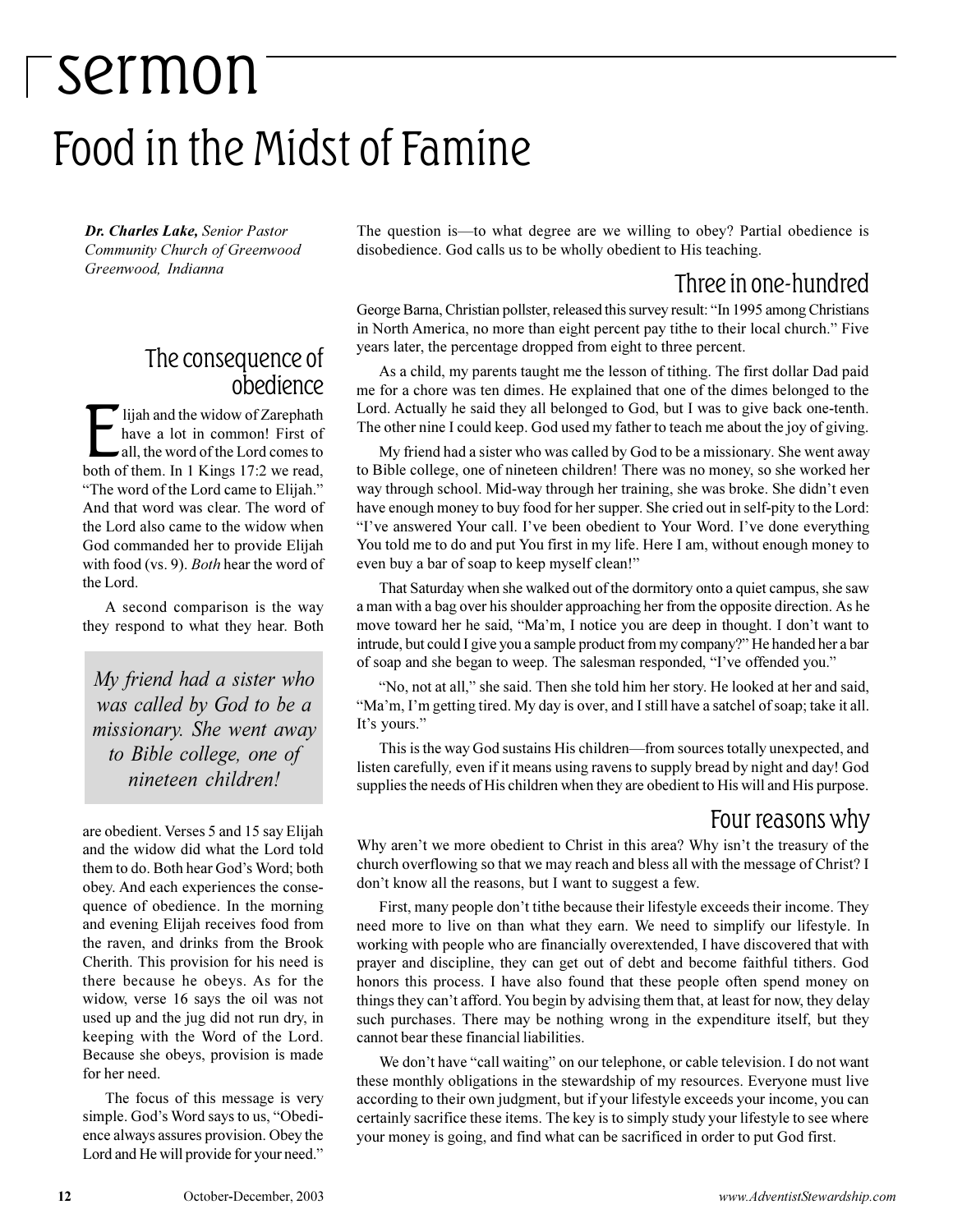Secondly, some people's income is not adequate to support their everyday life! In this case, the response would be, "Increase your income." You may reply, "That's easy for you to say!" But think about it for a moment. I've heard some say, "Pastor, I'm in a hole. The training I have limits me in what I'm able to accomplish." So, why not increase your training? Today there are vocational schools, night classes, and retraining programs, and if we are willing to catch a vision, were never too old to learn. God wants us to be stewards of what He places in our care. Increasing our income may be possible, if we are willing to try and let God lead us to productive living!

The third reason people don't give is because they are deeply in debt! It is not uncommon for me to talk with individuals who have \$5000 to \$10,000 of credit card debt. And many see no light at the end of the tunnel. When you can't find your way out, seek help. It's there! Honor God with your stewardship. Let Him teach you the lessons of spending and saving and earning.

#### And God said what?

Unfortunately, the fourth reason is human self-centeredness. Many delight in God's blessings, but keep these to themselves. I was in college when a great campus ministry, America Intervarsity Christian Fellowship, published a magazine entitled, *His*. One month they ran a story that really made people irate! I'll never forget reading it.

The story tells of a young man who starts his own business. He believes it is a great opportunity and that God is leading him. So the young man prays, "Lord, I'm starting this business, and I seek your blessing. If you'll honor me, I'll honor you. I'll run my business by ethical principles and the teaching of your Word, and I'll honor you in my giving." God keeps His part of the bargain and honors the young man. The man prospers, but fails to keep his part of the bargain and doesn't honor God with his tithe.

The young man loses everything, and in desperation, cries out to God, "Forgive me, I have sinned against you. Give me another chance, and I'll prove my faithfulness and honor you." Again, God honors His word, but the young man doesn't. Again, he loses everything! He is back to zero, starting over again. He cries out to God for another chance. And God honors him. But he doesn't, and he loses it all. For the fourth time he cries to God, "I repent, just give me one more chance. Honor me and I'll honor you." And God replies, "Shut up." And when people read this story, they cancelled their subscription!

I don't believe God would respond this way, but there is a point for us to consider. There comes a time in the mercy of God that He withdraws His hand to bless us. It could be that some people don't have more than they do because God hasn't been able to bless them with what they do have. If He can't trust us with what we have, how would He dare bless us with more if it leads us to even greater disobedience?

There is no magic to tithing—no guarantee of prosperity. But there is the guarantee of obedience. Of knowing that when we honor the Lord and put Him first, He binds Himself to the commitment to honor us.

#### An important lesson

Look at the story of the widow of Zarephath again. Elijah says to her, "Bring me a drink." No problem. But as she goes, Elijah says, "Bring me a piece of bread too." I don't know of a more pathetic passage in the Bible—a widow and her son, ready to make their last little cake to eat before they die. The supply is gone, and Elijah says, "Don't just give me part of it; give me mine first."

*For the fourth time he cries to God, "I repent, just give me one more chance. Honor me and I'll honor you.*" And God *replies, "Shut up." And when people read this story, they cancelled their subscription!*

 How egotistical, Elijah, to think that your needs are greater than those of a widow and her son! But God is teaching her an important lesson through the prophet. Honor God first, and then, when you go to the jar of oil and use what is there, the next time you go, the supply will be renewed. And when you use up the flour and go back to the jar, you'll find there is more! As long as there is famine in the land, there will be food for my children to eat because obedience assures provision.

Three percent of American Christians trust God enough to take Him at His Word and tithe their income to His church. Are you one of them? Can you stand in the test of faithfulness to a God who can be proven true and who will never allow you to outgive Him? It is a matter of obedience, when we put Him first by honoring the "first fruits" of all He places within our care.

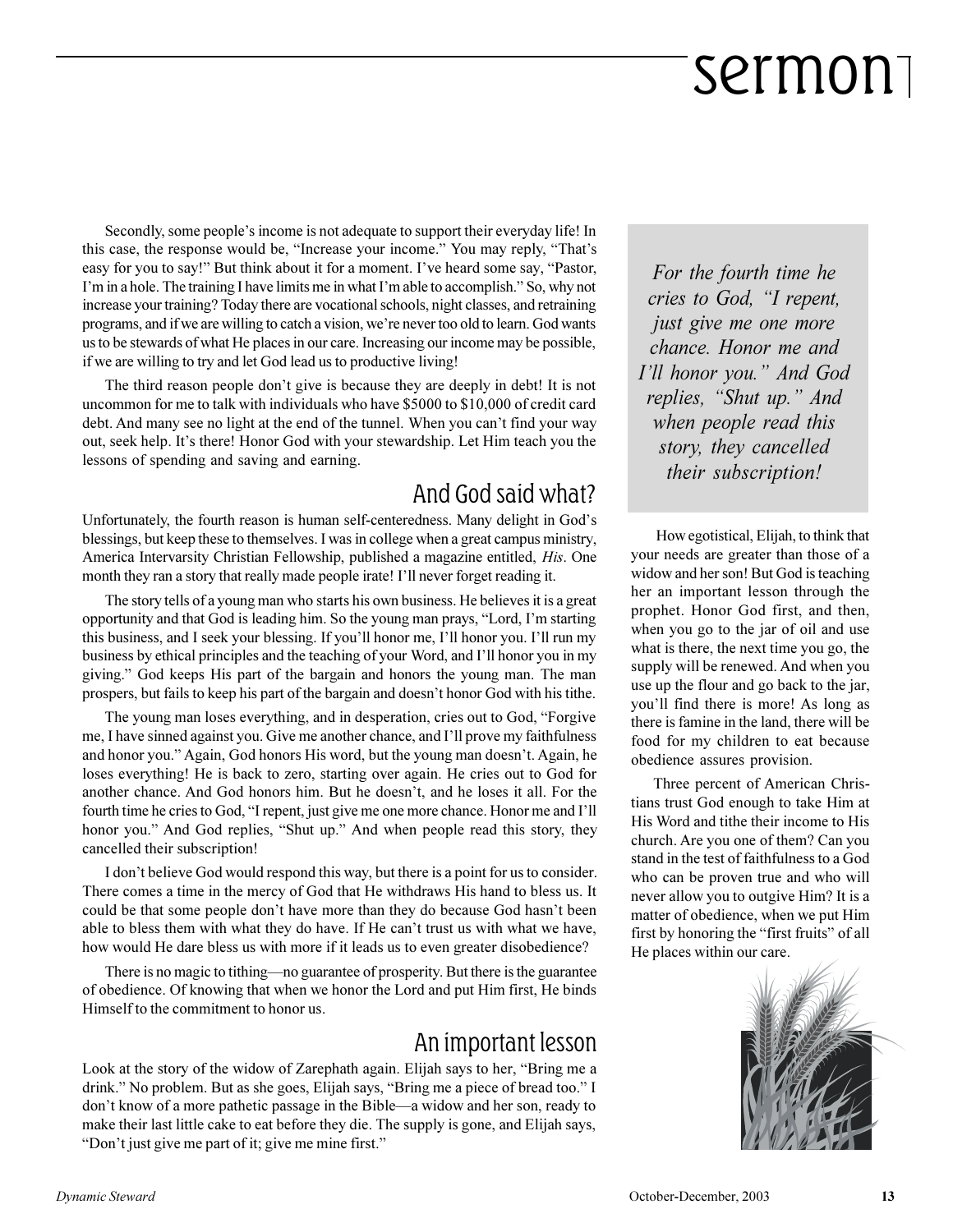## book reviews

Surrender to Love

*Reviewed by Claire L. Eva, Assistant Director General Conference Stewardship Department*

 $\bf{l}$ he title, *Surrender to Love*, did not particularly draw me. But as I read, I knew the author was moving me along to a safe harbor for mind and heart. David Benner, Professor of Psychology and Spirituality at the Psychological Studies Institute in Atlanta, Georgia, says, "Only God deserves absolute surrender, because only God can offer absolutely dependable love.

Benner develops the themes of love and surrender as the heart of Christian spirituality. He believably emphasises how very much God loves us—that He is actually giddy about His love for us. He talks about the folly of our own self-determination and says, "Those who surrender, obey. But not all who obey, surrender.... [God] intended that our failures in obedience lead us to surrender. Rather than drive us to ever-increasing efforts to get it right ourselves, God wants our sin to make us aware of our need of him" (pp.  $55, 56$ ).

Space does not allow me to delineate all of the inspiration and meaning packed in this small volume. Chapter titles include "Love and Fear," Surrender and Obedience," Transformed by Love," and "Becoming Love." A meaningful read that you will want to reread. There is something very important here. Don't miss it!

### Spirituality & Leadership

*Reviewed by Benjamin C. Maxson, Director General Conference Stewardship Department*



by David. G. Benner InterVarsity Press Downers Grove, Illinois 2003 US\$ 11.00

*If Christian conversion is authentic, we are in a process of becoming more loving. If we are not becoming more loving, something is seriously wrong.*

Surrender to Love, p. 90



by Alan E. Nelson NavPress Colorado Springs, Colorado 2002 US\$ 13.00

In a time when the world and church are crying out for spiritual leaders, Nelson provides an excellent resource to help us think about how we lead and how we can In a time when the world and church are crying out for spiritual leaders, Nelson grow as spiritual leaders. He defines true spiritual leadership and uses biblical examples to explore a variety of issues for the leader.

This is a book that can help transform the way leaders live and lead. Nelson identifies practical ways of developing oneself as a spiritual leader.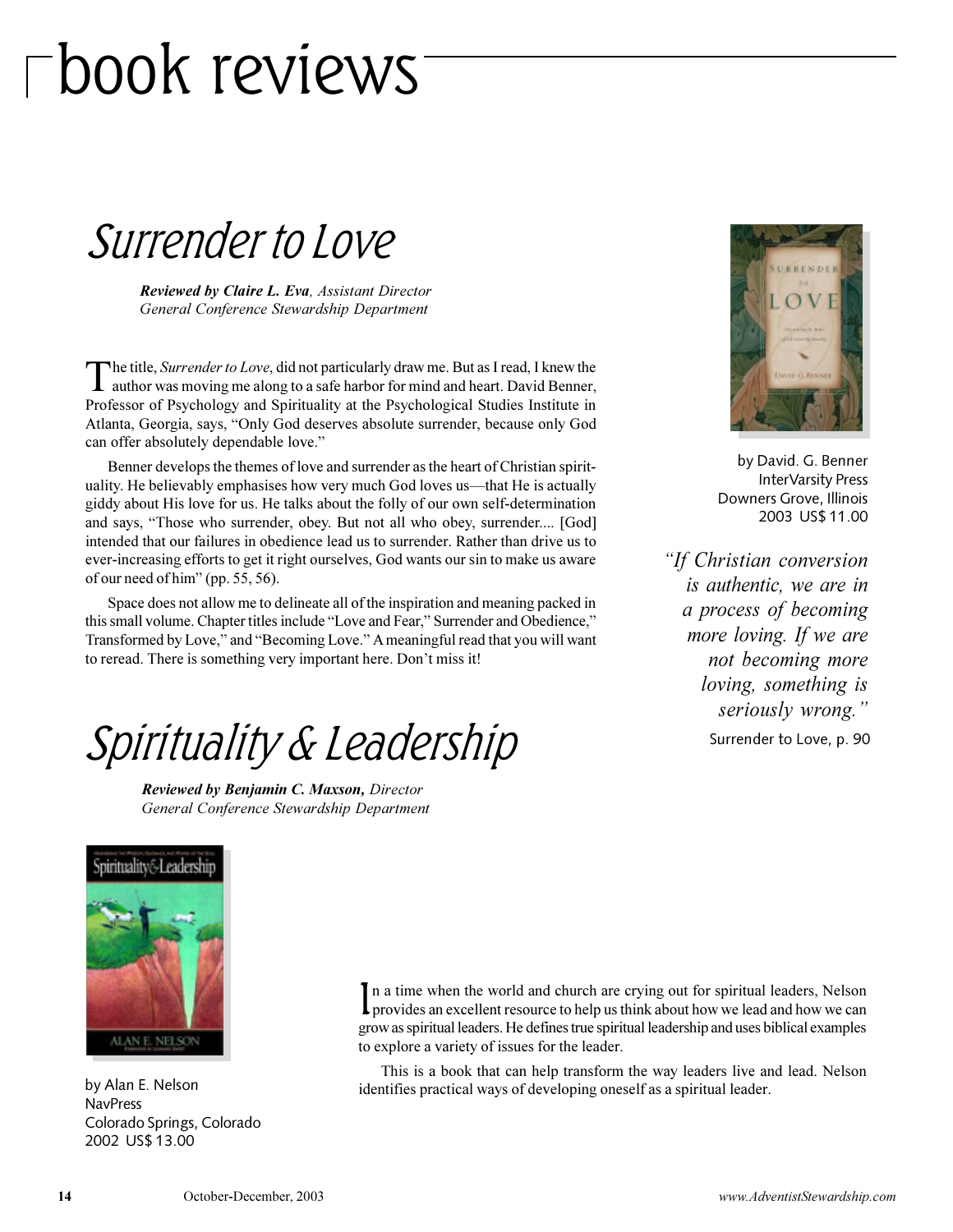## book reviews

Traveling Light

*Reviewed by Charlotte Iskanian, Editor Mission Magazine, General Conference Sabbath School*

We memorized the twenty-third Psalm as children and have seen it analyzed from<br>every angle. But just when we thought we knew all the nuances and innuendoes every angle. But just when we thought we knew all the nuances and innuendoes of this famous psalm, Max Lucado approaches it from a new and releasing perspective—a lesson in letting go of burdens that weigh us down.

With typical Lucado humor, the author admits that he has never been able to pack light. His suitcases are a testimony to packing for every contingency. But he invites the reader to join him in letting God remove those heavy burdens we carry around with us.

Likening such habits as self-reliance, envy, discontent, worry, guilt, and arrogance to heavy and unnecessary baggage that we carry through life, Lucado urges us to unpack that heavy baggage and travel light, filling our journey with joy and energy.

This book is a must-read for overburdened leaders, weary laborers, and overworked moms who need to stop for a moment and reexamine the roadmap of their life and the baggage they carry. We may just find that we can make the journey through this life with grace and joy.



by Max Lucado W Publishing Group Nashville, Tennessee 2001 US\$ 21.99

*The author presents the twenty-third psalm as a lesson in letting go of burdens that weigh us down*

### More Ready Than You Realize

*Reviewed by Benjamin C. Maxson, Director General Conference Stewardship Department*



Brian D. McLaren Zondervan Grand Rapids, Michigan 2002 US\$ 10.99

W ith the subtitle of "Evangelism as Dance in the Postmodern Matrix," this book explores how to bring the gospel to people in the contemporary secular culture. explores how to bring the gospel to people in the contemporary secular culture. The author uses an extended e-mail dialogue with a real person as the vehicle for exploring a non-traditional way of doing evangelism. His primary approach is evangelism as conversation, friendship, influence, invitation, companionship, challenge, and opportunity.

McLaren stresses that the best approach is telling your own story and the story of Jesus in the context of authentic relationships. His chapter comparing modern and postmodern views of Christianity is especially helpful. I believe this is a book every pastor and church leader should read.